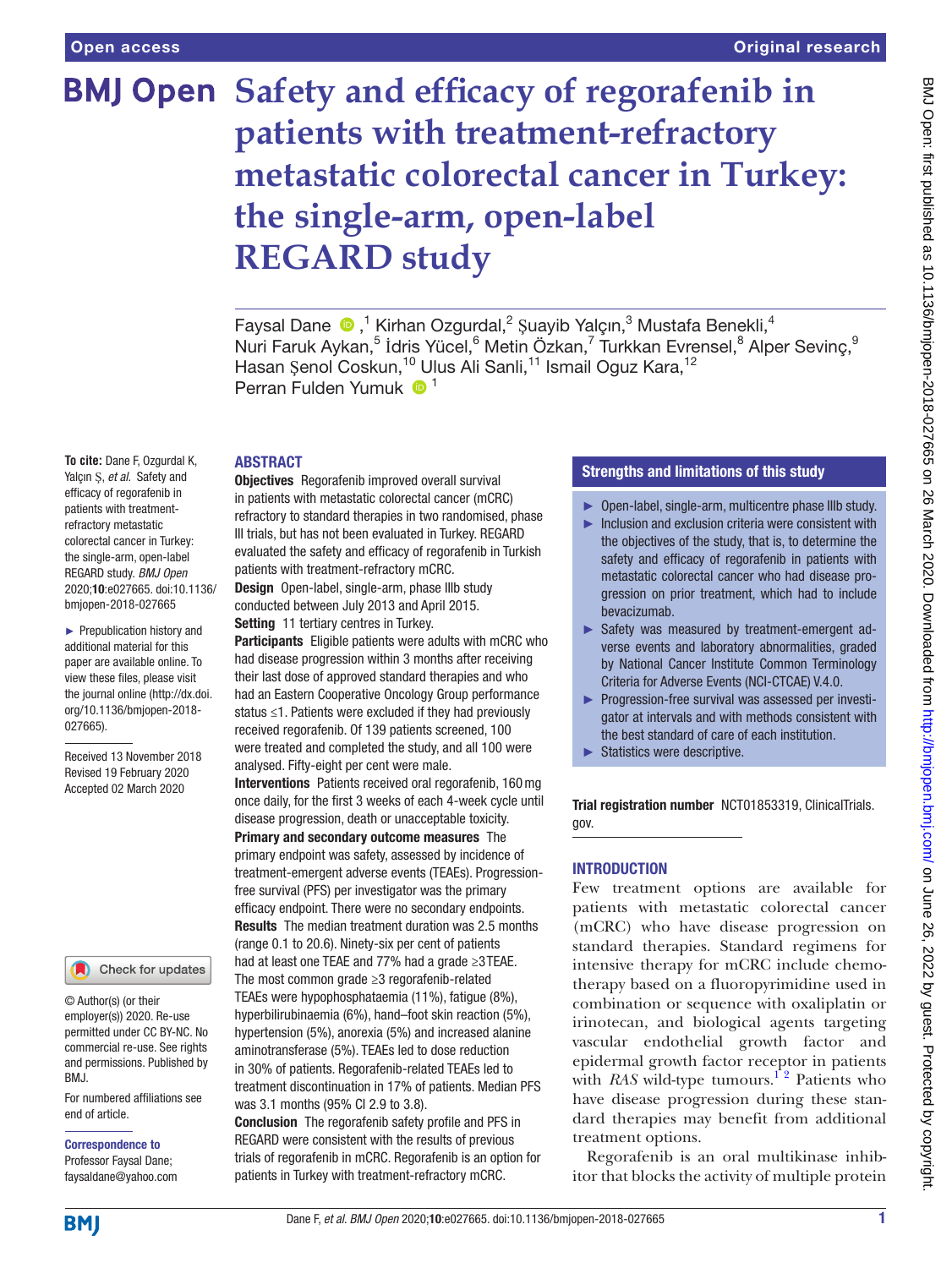#### Open access

kinases involved in the regulation of tumour angiogenesis, oncogenesis, tumour immunity and the tumour microenvironment[.3 4](#page-7-1) Regorafenib is approved for the treatment of patients with mCRC who have been previously treated with standard therapies, based on results of the phase III, randomised, double-blind, international CORRECT study. In CORRECT, regorafenib significantly improved overall survival versus placebo in patients with mCRC refractory to available standard therapies (HR 0.77, 95% CI 0.64 to 0.94; one-sided  $p=0.0052$  $p=0.0052$  $p=0.0052$ , and the benefit of regorafenib in Asian patients was confirmed in the phase III CONCUR study (HR 0.55; 95%CI 0.40 to 0.77; one-sided  $p=0.00016$ ).  $^{6}$  Frequently reported regorafenibrelated treatment-emergent adverse events (TEAEs) in the CORRECT and CONCUR studies included hand– foot skin reaction (HFSR), fatigue, diarrhoea and hyper-tension.<sup>[5 6](#page-7-2)</sup> The results of CORRECT and CONCUR were supported by the findings of the phase IIIb international CONSIGN study that further characterised the safety profile of regorafenib in a large cohort of patients.<sup>[7](#page-7-4)</sup> However, no patients from Turkey were randomised or treated in the CORRECT, CONCUR or CONSIGN trials. We present results of the REGARD study, which was designed to provide additional information about the safety and efficacy of regorafenib in patients with mCRC in Turkey who had disease progression after receiving all approved standard therapies.

# Patients and methods Study design

REGARD was an open-label, single-arm, phase IIIb trial of regorafenib conducted in 11 centres in Turkey. Eligible patients were adults with mCRC, with a life expectancy of at least 3 months and an Eastern Cooperative Oncology Group performance status (ECOG PS) of 0 or 1, who had disease progression within 3 months after their last dose of approved standard therapies. Approved prior standard therapies must have included a fluoropyrimidine, oxaliplatin, irinotecan, bevacizumab and, for patients with *KRAS* wild-type tumours, cetuximab/panitumumab. Patients were also required to have adequate liver, renal and bone marrow function, defined by the following laboratory requirements: total bilirubin  $\leq 1.5 \times$ upper limit of normal (ULN), alanine aminotransferase (ALT) and aspartate aminotransferase (AST)  $\leq 2.5 \times \text{ULN}$  $(S5 \times ULN)$  for patients with hepatic involvement of their cancer), alkaline phosphatase  $\leq 2.5 \times$  ULN  $(\leq 5 \times$  ULN for patients with hepatic involvement), lipase  $\leq 1.5 \times \text{ULN}$ , serum creatinine  $\leq 1.5 \times$  ULN, international normalised ratio/partial thromboplastin time  $\leq 1.5 \times$  ULN, platelets  $\geq$ 100,000/mm<sup>3</sup>, haemoglobin  $\geq$ 9g/dL and absolute neutrophil count  $\geq 1500/\text{mm}^3$ . Patients were excluded if they had clinically significant comorbidities or had previously received regorafenib. At screening, following the complete tumour assessment, only the presence of brain and liver metastases was recorded. A CT scan of the brain at screening was optional.

The study was carried out in accordance with the guidelines of the Declaration of Helsinki and good clinical practice. All participants provided written informed consent.

### Procedures

Patients were assigned to receive oral regorafenib 160mg once daily for 3 weeks on/1week off in 4-week cycles until disease progression, death, unacceptable toxicity, patient withdrawal or investigator decision to discontinue treatment. A patient with disease progression could continue treatment if the investigator judged that continuing regorafenib would provide clinical benefit. Delaying or reducing the regorafenib dose (to 120mg or 80mg per day) was permitted to manage clinically significant toxicities. A reduced dose could be re-escalated to a maximum of 160mg/day once the toxicities resolved to baseline.

The primary endpoint was safety. Safety was monitored and evaluated continuously throughout treatment until the end of a 30-day post-treatment follow-up period. TEAEs were graded using the National Cancer Institute Common Terminology Criteria for Adverse Events (NCI-CTCAE) V.4.0. Each TEAE was assessed for seriousness. A TEAE was classified as serious if it resulted in death, was life-threatening, required inpatient hospitalisation or prolongation of existing hospitalisation (except if the admission resulted in a hospital stay of <12hours, was pre-planned or was not associated with the TEAE), resulted in persistent or significant disability/incapacity, was a congenital abnormality/birth defect or was medically significant as judged by the investigator. Laboratory parameters, including complete blood count, and AST, ALT and bilirubin levels were monitored every 2 weeks for the first two cycles and thereafter every 2 to 4 weeks (at the discretion of the investigator). Deaths were recorded during the study through the 30-day follow-up period. Information about deaths occurring after the 30-day follow-up period was not formally collected.

Progression-free survival (PFS) was the only efficacy endpoint assessed, and was defined as the time from treatment assignment (date of first treatment) to the first observed disease progression or death due to any cause. Tumour measurements were assessed by the investigator at intervals and with methods consistent with the best standard of care of each institution. Only the date of disease progression was recorded. Progression was evaluated radiologically, or by clinical progression based on the judgement of the investigator if radiographic imaging was not possible.

#### Statistical analyses

It was planned to enrol approximately 100 patients based on the demand for the study drug and the available supply. Considering an ongoing global study (CONSIGN) in which Turkey was not a participant, study drug was allocated for 100 patients in Turkey. No statistical assumptions were made. Statistical analyses were performed using SAS release 9.4 or higher (SAS Institute Inc., Cary, North Carolina, USA). Safety analyses were performed on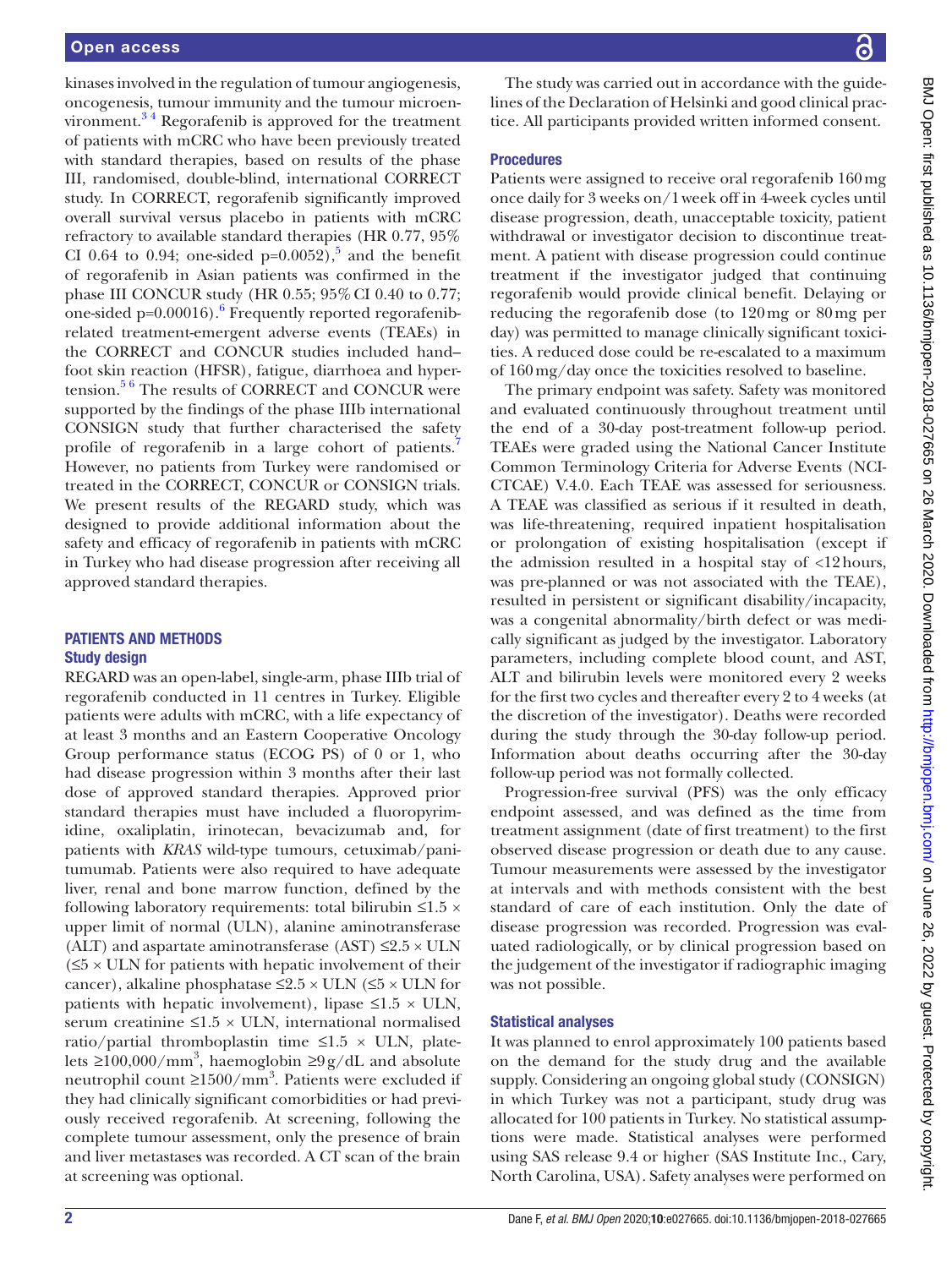Ō

all patients who received at least one dose of regorafenib. The efficacy analysis was performed on all patients assigned to treatment. PFS and its 95%CI were estimated by the Kaplan–Meier method. PFS for patients without disease progression or death before or at the last visit was censored at the date of the last visit.

# Patient and public involvement

The study was planned based on the unmet need for treatment options among patients in Turkey with mCRC who had disease progression after receiving standard therapies. Many patients in Turkey and their families requested access to regorafenib, and the open-label study design of REGARD meant that all enrolled patients received regorafenib treatment. No patient was involved in the design or conduct of the study. The results of the study were not disseminated to participants because patient data were anonymised.

#### **RESULTS**

### Patient disposition and baseline characteristics

Patients were enrolled and treated between July 2013 and April 2015 at 11 centres in Turkey. In total, 139 patients were screened, of whom 38 did not meet the eligibility requirements and one prematurely discontinued [\(online](https://dx.doi.org/10.1136/bmjopen-2018-027665) [supplementary figure 1](https://dx.doi.org/10.1136/bmjopen-2018-027665)). A total of 100 patients were assigned to treatment and received at least one dose of regorafenib (population for safety and efficacy analyses). At the time of data cut-off for this analysis (24 April 2015), 97 patients (97%) had discontinued treatment. The most common reason for treatment discontinuation was progressive disease—radiological progression (50%), followed by adverse event not associated with disease progression (20%), patient withdrawal (14%) and adverse event associated with disease progression (12%) ([online supplementary figure 1\)](https://dx.doi.org/10.1136/bmjopen-2018-027665). At the cut-off date, three patients were still receiving treatment.

The median age of patients was 56.5 years (range 31 to 78) and 22% of patients were aged ≥65 years [\(table](#page-2-0) 1). More than half of patients (59%) had ECOG PS 0 and 53% had *KRAS* mutations. Seventy-eight per cent of patients had liver metastases and 2% had brain metastases. All patients had received prior treatment with fluoropyrimidine analogues, oxaliplatin, irinotecan and monoclonal antibodies (bevacizumab, and cetuximab/ panitumumab if *KRAS* wild-type).

#### Dosing and treatment duration

The median overall time on treatment (including interruptions and delays) was 2.5 months (range 0.1 to 20.6; [online supplementary table 1\)](https://dx.doi.org/10.1136/bmjopen-2018-027665). Patients received a median of three cycles (range 1 to 22) of regorafenib. Twentynine per cent of patients received ≥5 cycles. The mean actual daily dose, which includes only days when a dose was given, was 150.8mg (SD 15.1). Almost two-thirds of patients (64%) had a treatment interruption or delay and one-third (33%) had a dose reduction. Despite treatment

<span id="page-2-0"></span>

|                                                                      | $(N=100)$        |
|----------------------------------------------------------------------|------------------|
| Male, n (%)                                                          | 58 (58)          |
| Age, years                                                           |                  |
| Median (range)                                                       | 56.5 (31-78)     |
| $\geq$ 65 years, n (%)                                               | 22 (22)          |
| ECOG PS, n (%)                                                       |                  |
| 0                                                                    | 59 (59)          |
| 1                                                                    | 41 (41)          |
| Time from initial diagnosis to treatment<br>assignment               |                  |
| Median (range), months                                               | 33.6 (7.4-138.1) |
| $<$ 18 months, n (%)                                                 | 11(11)           |
| ≥18 months, n $%$                                                    | 89 (89)          |
| Time from diagnosis of metastatic disease<br>to treatment assignment |                  |
| Median (range), months                                               | 29.3 (6.9-138.1) |
| $<$ 18 months, n $%$                                                 | 17(17)           |
| ≥18 months, n $%$                                                    | 83 (83)          |
|                                                                      |                  |
| Primary site of disease, n (%)                                       |                  |
| Colon                                                                | 55 (55)          |
| Rectum                                                               | 24 (24)          |
| Colon and rectum                                                     | 21 (21)          |
| <i>KRAS</i> status, n (%)                                            |                  |
| Wild-type                                                            | 43 (43)          |
| <b>Mutant</b>                                                        | 53 (53)          |
| Unknown                                                              | 4(4)             |
| <i>BRAF</i> status, n (%)                                            |                  |
| Wild-type                                                            | 6 (6)            |
| Mutant                                                               | 0                |
| Unknown                                                              | 94 (94)          |
| Brain metastases, n (%)                                              |                  |
| No                                                                   | 77 (77)          |
| <b>Yes</b>                                                           | 2(2)             |
| Unknown                                                              | 21 (21)          |
| Liver metastases, n (%)                                              |                  |
| No                                                                   | 22 (22)          |
| <b>Yes</b>                                                           | 78 (78)          |

interruptions and reductions, patients received a mean of 87.3% (SD 16.4) of the initial planned dose of 160mg daily.

#### Safety

l

I

l

Almost all patients (96%) had at least one TEAE, and 80% of patients had TEAEs considered regorafenib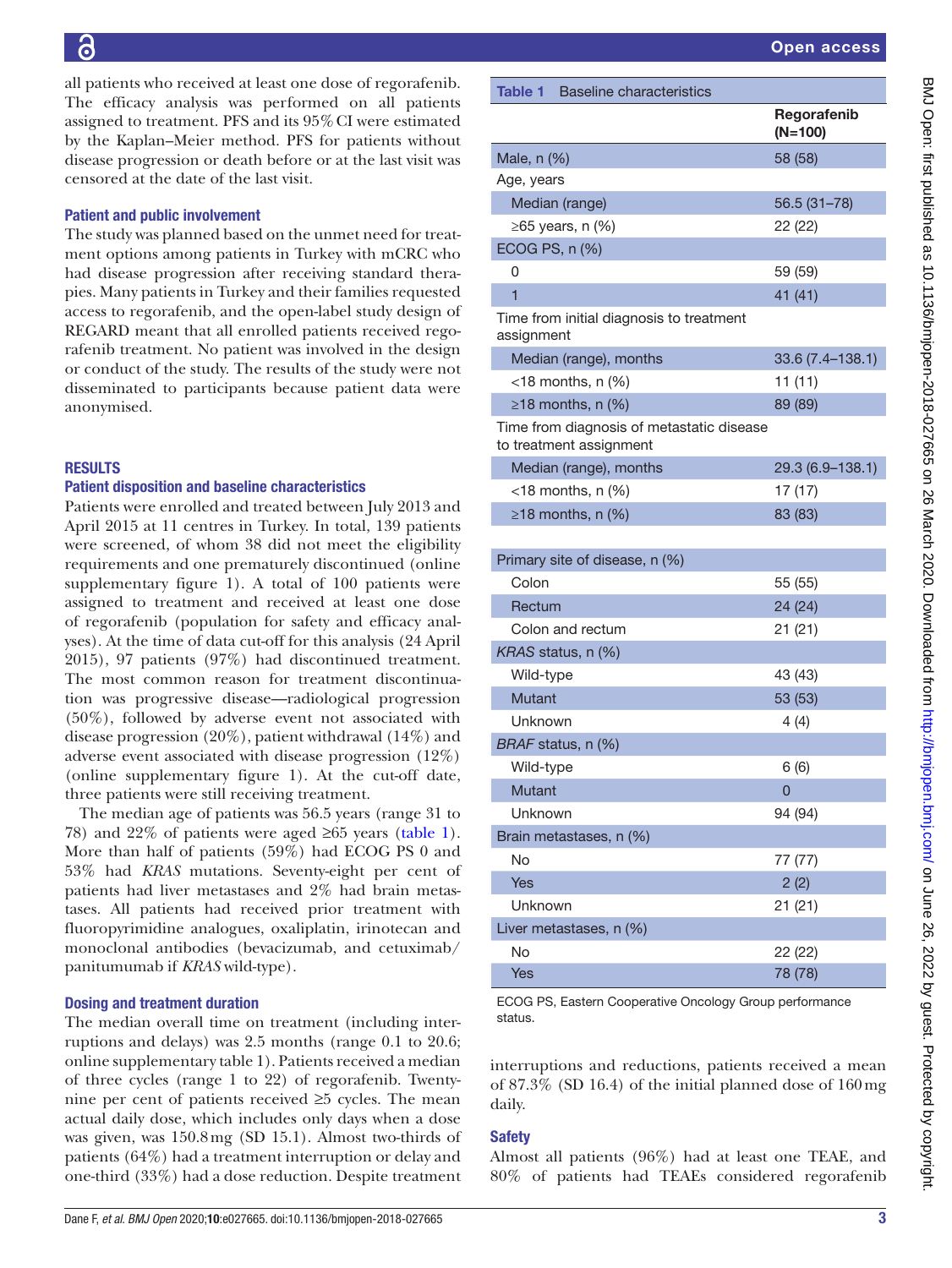#### <span id="page-3-0"></span>Table 2 Overview of adverse events<sup>\*</sup>

|                                         |              | Regorafenib<br>$(N=100)$      |                                            |  |
|-----------------------------------------|--------------|-------------------------------|--------------------------------------------|--|
| Adverse events, n (%)                   |              | <b>Treatment-</b><br>emergent | Drug-<br>related<br>treatment-<br>emergent |  |
| Any                                     |              | 96 (96)                       | 80 (80)                                    |  |
| Worst grade                             | 1†           | 6(6)                          | 9(9)                                       |  |
|                                         | 2†           | 13 (13)                       | 19 (19)                                    |  |
|                                         | 3            | 57 (57)                       | 42 (42)                                    |  |
|                                         | 4            | 10 (10)                       | 6(6)                                       |  |
|                                         | 5<br>(death) | 10 (10)                       | $4(4)$ $\ddagger$                          |  |
| <b>Serious</b>                          |              | 36 (36)                       | 15(15)                                     |  |
| Leading to dose modification§           |              | 70 (70)                       | 55 (55)                                    |  |
| Leading to dose reduction               |              | 30(30)                        | <b>NA</b>                                  |  |
| Leading to dose interruption            |              | 62 (62)                       | NA.                                        |  |
| Leading to permanent<br>discontinuation |              | 28 (28)                       | 17 (17)                                    |  |

Severity graded by NCI-CTCAE V.4.0.

\*Includes events occurring during treatment through the 30-day post-treatment follow-up period.

†The number of drug-related TEAEs can be larger than the number of TEAEs for a given grade because a patient is counted only once for each category. In the overall summary of TEAEs, a patient is counted once in the category of worst grade regardless of relationship to study drug. To find the drug-related TEAEs, a subset is first generated for any TEAEs that are drug related, and then the patient is counted once in the worst grade category. For a given patient, the worst grade of drug-related TEAEs may be different than the worst grade of overall TEAEs.

‡The grade 5 regorafenib-related TEAEs were pulmonary embolism (1), malaise (as reported by the investigator) (1), sepsis (1) and thromboembolic event (1).

§Dose modifications include delays, reductions and interruptions. NA, not available; NCI-CTCAE, National Cancer Institute Common Terminology Criteria for Adverse Events; TEAE, treatmentemergent adverse event.

related [\(table](#page-3-0) 2). Regorafenib-related TEAEs of grade 3 or 4 severity occurred in 48% of patients. Serious TEAEs occurred in 36% of patients and were regorafenib related in 15%. The most common regorafenib-related TEAEs were HFSR (27%), fatigue (18%), hypertension (16%) and anorexia (16%) [\(table](#page-4-0) 3). The most common grade 3 or 4 regorafenib-related TEAEs were hypophosphataemia  $(11\%)$ , fatigue  $(8\%)$  and hyperbilirubinaemia  $(6\%)$ .

TEAEs regardless of relation to study drug led to dose reductions in 30% of patients and to permanent discontinuation in 28% [\(table](#page-3-0) 2). Regorafenib-related TEAEs led to permanent discontinuation in 17% of patients. The most common TEAEs (regardless of relation to study drug) leading to permanent discontinuation were hyperbilirubinaemia (10%), AST elevation (6%) and ALT elevation (5%) ([online supplementary table 2](https://dx.doi.org/10.1136/bmjopen-2018-027665)). The most

common TEAEs leading to dose reduction were HFSR (8%) and fatigue (7%) [\(online supplementary table 3\)](https://dx.doi.org/10.1136/bmjopen-2018-027665).

Of the 10 patients with grade 5 TEAEs (fatal outcome), five TEAEs were associated with clinical disease progression, and one was a patient who was discharged at his own request and died the following day. Four patients died most likely secondary to regorafenib-related TEAEs: pulmonary embolism (n=1), malaise (as reported by the investigator; n=1), sepsis (n=1) and thromboembolic event (n=1).

The most common treatment-emergent grade 3 or 4 haematological or biochemical laboratory test abnormalities were hypophosphataemia (38%), hyperbilirubinaemia (17%), increased AST (9%), increased alkaline phosphatase (8%), increased lipase (8%) and hyponatraemia (8%) [\(online supplementary table 4](https://dx.doi.org/10.1136/bmjopen-2018-027665)). Most of these events were grade 3. Hepatobiliary disorders of any grade were reported in nine patients (9%) and were of grade 3 or 4 severity in four patients  $(4\%)$ . Two patients had grade 5 hepatobiliary disorders (hepatic failure); neither was attributed to study drug.

### **Efficacy**

The median PFS (95%CI) for all patients was 3.1 months (2.9 to 3.8) [\(figure](#page-4-1) 1). For patients with *KRAS-*mutant tumours, the median PFS  $(95\% \text{ CI})$  was 3.0 months  $(2.6$ to 3.6), and for those with *KRAS* wild-type tumours, it was 3.7 months  $(2.8 \text{ to } 6.6)$  [\(figure](#page-5-0)  $2a$ ). Among patients with baseline ECOG PS 0 and ECOG PS 1, median PFS (95%CI) was 3.1 months (2.9 to 5.5) and 3.1 months (2.6 to 4.7), respectively ([figure](#page-5-0) 2b). The estimated PFS rate (95%CI) at 6 months was 30% (20% to 40%).

#### **DISCUSSION**

REGARD is the first study to assess regorafenib in a large number of patients in Turkey with mCRC who had disease progression on standard therapy. The safety results presented here are consistent with the well-established safety profile of regorafenib based on prior prospective studies in patients with mCRC, in which over 3000 patients have been treated. $5-7$  In addition, the efficacy results of REGARD show that PFS with regorafenib was in the range of that previously reported. $5-7$ 

Patients in REGARD were generally similar to regorafenib-treated patients with mCRC in previous studies. The median age of patients in REGARD (56.5 years) was similar to that of regorafenib-treated patients in CONCUR (57.5 years), and slightly younger than that of regorafenib-treated patients in CORRECT (61 years) and CONSIGN  $(62 \text{ years})$ .<sup>5–7</sup> A higher proportion of patients in REGARD had ECOG PS 0 (59%) compared with proportions in CORRECT (regorafenib arm, 52%), CONCUR (regorafenib arm, 26%) and CONSIGN (47%). The proportion of patients with liver metastases in REGARD (78%) was similar to that in CONSIGN (77%).<sup>7</sup> All patients received prior treatment with targeted agents (bevacizumab, and cetuximab/panitumumab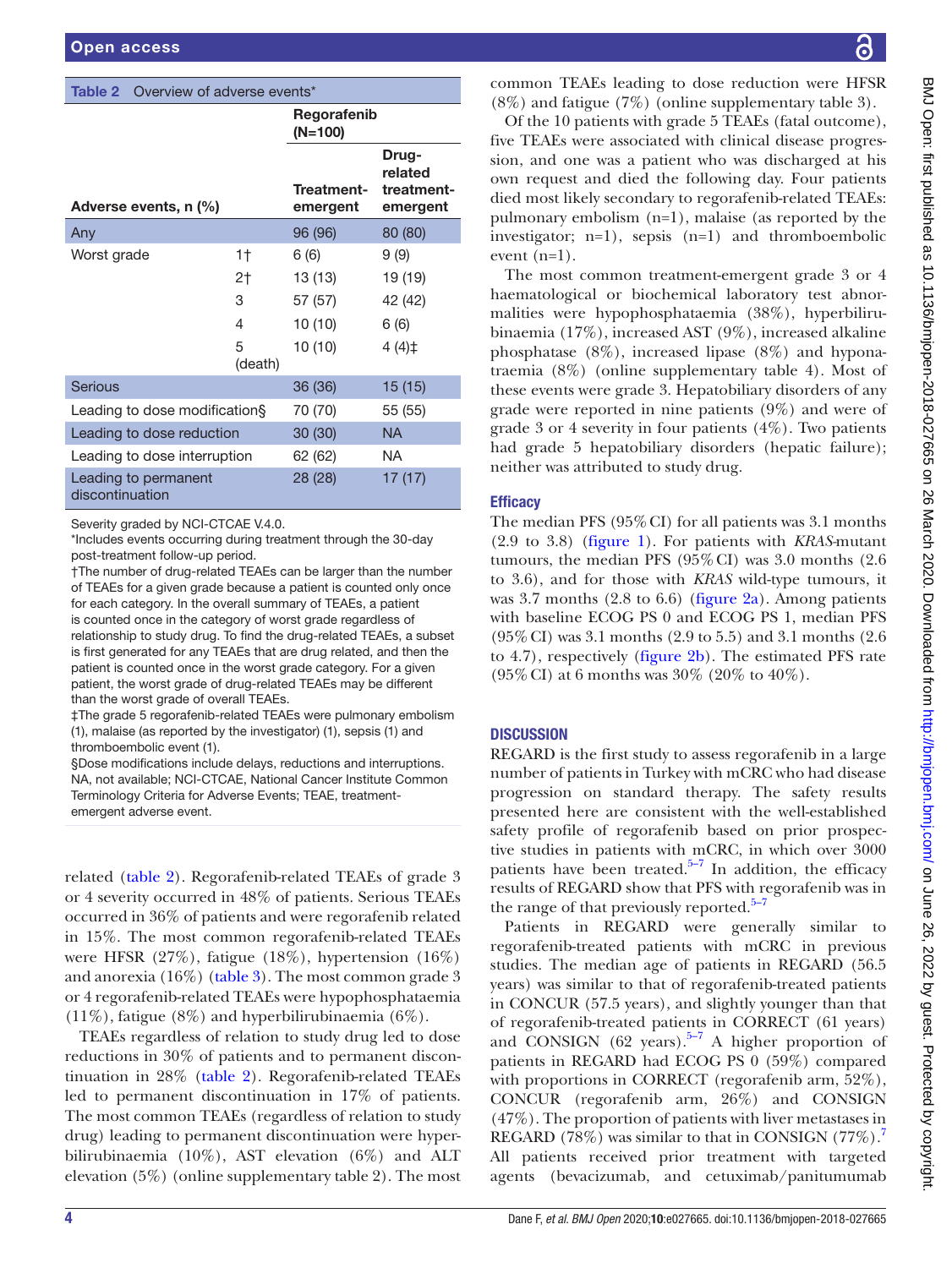<span id="page-4-0"></span>Table 3 Treatment-emergent adverse events occurring at any grade in ≥10 patients, and corresponding rates of drug-related treatment-emergent adverse events\*

|                                | Regorafenib<br>$(N=100)$  |                |           |                                 |                |           |  |  |
|--------------------------------|---------------------------|----------------|-----------|---------------------------------|----------------|-----------|--|--|
|                                | <b>Treatment-emergent</b> |                |           | Drug-related treatment-emergent |                |           |  |  |
| Adverse events, %              | Any grade                 | Grade 3        | Grade 4   | Any grade                       | Grade 3        | Grade 4   |  |  |
| Hand-foot skin reaction        | 29                        | 5              | <b>NA</b> | 27                              | 5              | <b>NA</b> |  |  |
| Hyperbilirubinaemia            | 25                        | 13             |           | 13                              | 5              | 1         |  |  |
| Anorexia                       | 21                        | $\overline{7}$ | $\Omega$  | 16                              | 5              | $\Omega$  |  |  |
| Fatigue                        | 20                        | 9              | <b>NA</b> | 18                              | 8              | <b>NA</b> |  |  |
| Hypertension                   | 20                        | $\overline{7}$ | $\Omega$  | 16                              | 5              | $\Omega$  |  |  |
| Weight loss                    | 20                        | 1              | <b>NA</b> | 13                              | 0              | <b>NA</b> |  |  |
| Hypophosphataemia              | 19                        | 15             | $\Omega$  | 15                              | 11             | $\Omega$  |  |  |
| AST increased                  | 17                        | 8              | 0         | 8                               | 4              | 0         |  |  |
| Diarrhoea                      | 17                        | 3              | $\Omega$  | 15                              | 2              | 0         |  |  |
| Anaemia                        | 16                        | 3              | 0         | 9                               | $\overline{2}$ | 0         |  |  |
| <b>Hoarseness</b>              | 13                        | $\overline{0}$ | <b>NA</b> | 9                               | $\overline{0}$ | <b>NA</b> |  |  |
| Hypothyroidism                 | 13                        |                | 0         | 11                              |                | 0         |  |  |
| Alkaline phosphatase increased | 12                        | 6              | $\Omega$  | 3                               |                | $\Omega$  |  |  |
| ALT increased                  | 12                        | 5              | 0         | 7                               | 5              | 0         |  |  |

Categories and severity by NCI-CTCAE V.4.0.

\*Includes events occurring during treatment through the 30-day post-treatment follow-up period.

ALT, alanine aminotransferase; AST, aspartate aminotransferase; NA, not applicable; NCI-CTCAE, National Cancer Institute Common Terminology Criteria for Adverse Events.

if *KRAS* wild-type), similar to the patient population of CORRECT. [5](#page-7-2) Most patients (83%) had been diagnosed with metastatic disease for at least 18 months before starting treatment, similar to regorafenib-treated patients in CORRECT (82%) and CONSIGN  $(82\%)$ .<sup>57</sup>

The duration of regorafenib treatment in REGARD is also consistent with that previously reported. Patients were treated for a median of 2.5 months, slightly longer than the median duration of regorafenib in CORRECT (1.7 months), and similar to that in CONCUR (2.4 months) and CONSIGN (2.5 months). The mean per cent of planned dose in REGARD (87%) was slightly



<span id="page-4-1"></span>Figure 1 Kaplan–Meier plot of progression-free survival (full analysis set). PFS, progression-free survival.

higher than what was observed in CORRECT (79%) and CONSIGN  $(75\%)$ .<sup>57</sup>

Most patients in REGARD (80%) experienced a regorafenib-related TEAE, as was seen in prior studies, and the rate of grade ≥3 regorafenib-related TEAEs (52%) was similar to the rates reported with regorafenib in CORRECT (54%), CONCUR (53%) and CONSIGN  $(57\%)$ .<sup>5–7</sup> The most common regorafenib-related TEAEs in REGARD included HFSR, fatigue, anorexia and hypertension, consistent with results from the earlier studies. However, the frequencies of HFSR, fatigue and hypertension were generally lower in REGARD than in CORRECT, CONCUR and CONSIGN.[5–7](#page-7-2) Since the median duration of regorafenib treatment, the mean daily dose and the per cent of planned dose administered in REGARD were similar to or higher than the values for these parameters in the earlier regorafenib studies, the lower rates of some TEAEs in REGARD were not likely due to patients receiving less treatment. $5\frac{5}{7}$  The observed lower rates may be due to differences in local management practices or to the close follow-up of patients by investigators because REGARD was the first clinical experience with regorafenib in Turkey; no patients from Turkey were randomised or treated in the CORRECT, CONCUR or CONSIGN trials. Other common regorafenib-related TEAEs in REGARD included hyperbilirubinaemia, hypophosphataemia and increased ALT and AST. The incidence rates of laboratory test abnormalities were consistent with the clinical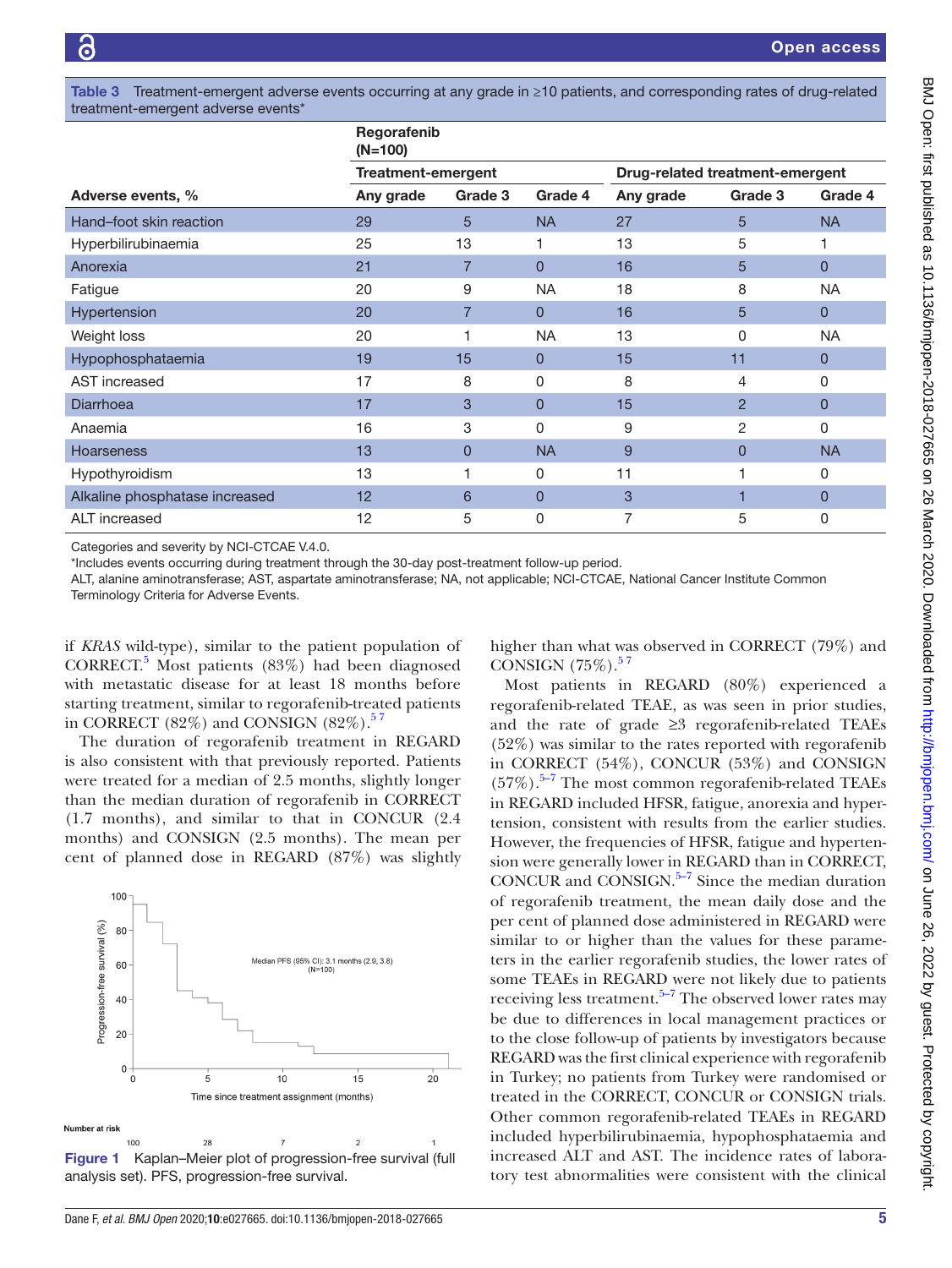

Figure 2 Kaplan–Meier plot of progression-free survival by *KRAS* mutation status (A) and baseline ECOG PS (B) (full analysis set). ECOG PS, Eastern Cooperative Oncology Group performance status; PFS, progression-free survival; wt, wildtype.

trial experience for regorafenib.<sup>[8](#page-7-5)</sup> Overall, no new safety concerns were identified.

Dose modifications were common in REGARD, with 55% of patients having a dose modification due to a regorafenib-related TEAE. However, only 17% permanently discontinued treatment due to a regorafenibrelated TEAE, suggesting that dose modifications enabled patients to remain on therapy. This pattern of a high rate of dose modifications and a relatively low rate of treatment-related discontinuations was also reported in previous studies. $5-7.9$  In REGARD, approximately <span id="page-5-0"></span>one-third of patients (30%) had a TEAE leading to dose reduction, and HFSR was the most frequently reported TEAE leading to dose reduction (8% of patients), consistent with what was observed in CORRECT and CONCUR.[5 6](#page-7-2) No patients in REGARD discontinued treatment due to HFSR.

The frequent use of dose modifications with regorafenib, as was observed in REGARD and in earlier trials, motivated a recent randomised, phase II trial (ReDOS) comparing a dose-escalation strategy with standard regorafenib dosing in patients with mCRC. $^{10}$  $^{10}$  $^{10}$  In ReDOS, a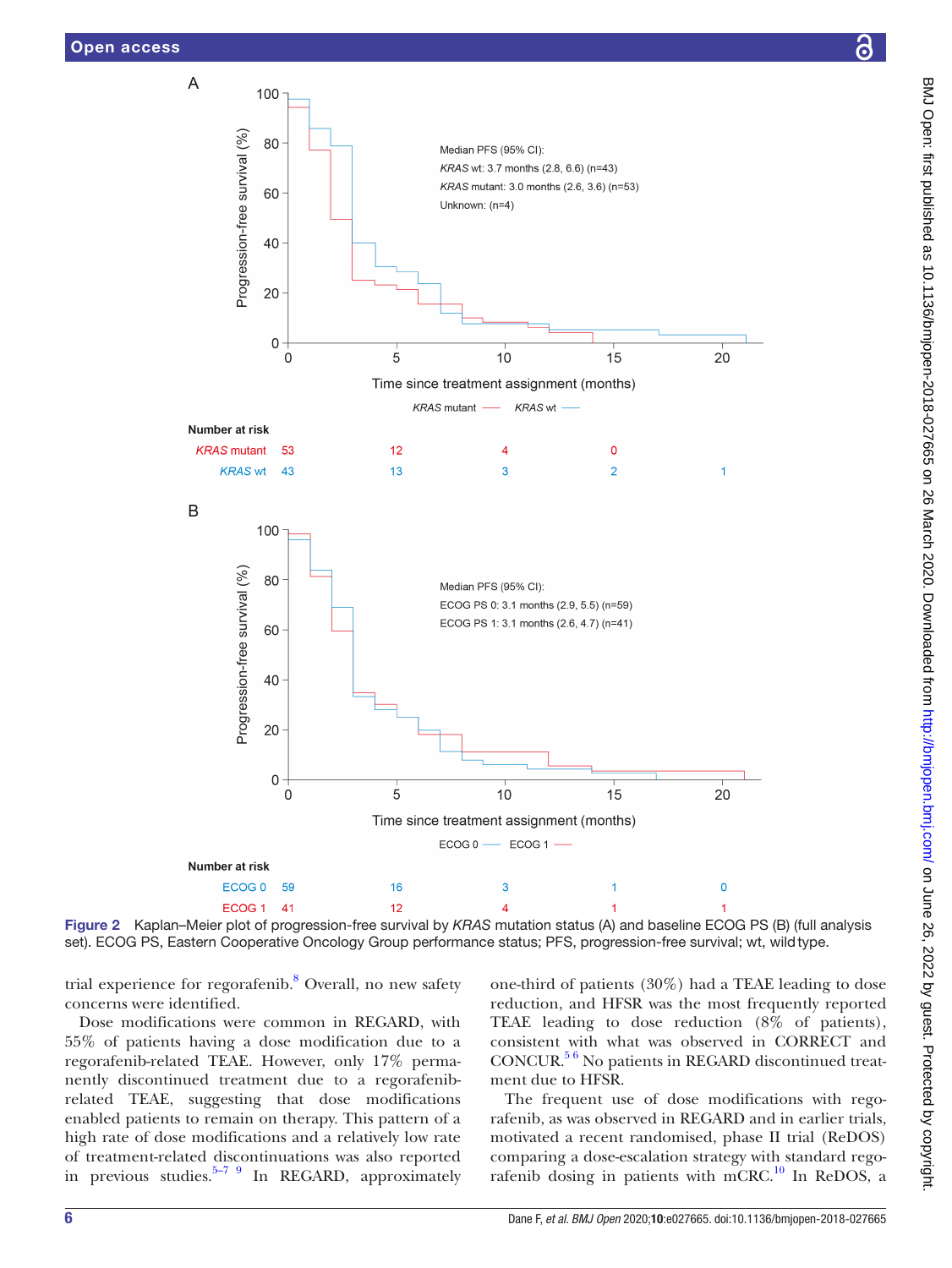higher proportion of patients in the dose-escalation group (who started regorafenib at 80mg daily and increased the daily dose by 40mg per week as tolerated to 160mg) initiated cycle 3 compared with the proportion who started treatment at the standard 160mg dose (43% vs 26%, p=0.043), and efficacy results suggested improved overall survival in the dose-escalation group, although the difference was not statistically significant. The results show that administering regorafenib using a dose-escalation strategy is an option, and might allow more patients to remain on treatment and potentially derive clinical benefit.

Unlike in the phase III CORRECT and CONCUR trials, in REGARD, there was no control arm, overall survival was not assessed and PFS was based on investigator evaluation with the frequency of assessments and the response criteria defined by each institution's best standard of care. REGARD was designed as a single-arm study primarily to assess safety because prior to its initiation, the randomised, controlled CORRECT trial showed that regorafenib significantly improved overall survival compared with placebo.<sup>[5](#page-7-2)</sup> The lack of standardised PFS assessments across study sites in REGARD and the lack of an overall survival endpoint limit interpretation of the efficacy results. However, the median PFS observed in REGARD (3.1 months) was in the range of median PFS values reported in several other trials of regorafenib in mCRC: CORRECT (1.9 months); CONCUR (3.2 months); CONSIGN (2.7 months), the large (N=2864) international trial with a study design similar to that of REGARD; and CORRELATE (2.9 months), a recent large prospective observational study.<sup>[5–7 11](#page-7-2)</sup>

In addition to regorafenib, other agents that have shown efficacy in patients with mCRC and disease progression after standard therapy include TAS-102 (trifluridine/ tipiracil) and anti-PD-1 immune checkpoint inhibitors[.12–15](#page-7-7) TAS-102 treatment is associated with haematological adverse events and can be given before or after regorafenib; the optimal sequence for regorafenib and TAS-102 has not been established.<sup>[1 12](#page-7-0)</sup> The PD-1 immune checkpoint inhibitors pembrolizumab and nivolumab have shown efficacy in the small percentage of patients with mCRC and high microsatellite instability.<sup>13-15</sup> In patients with treatment-refractory mCRC and *HER2* gene amplification, which conveys resistance to anti-epidermal growth factor receptor therapy, anti-HER2 agents appear to be active.[16 17](#page-7-9) However, none of these newer agents are currently approved for the treatment of mCRC in Turkey.

In conclusion, the REGARD study enabled patients in Turkey with mCRC whose disease had progressed on all available standard therapies the opportunity to receive an additional line of treatment prior to market authorisation. The safety and tolerability profile of regorafenib and the PFS observed in this single-arm, open-label study were consistent with previous reports of regorafenib in patients with mCRC. The high rate of dose modifications observed in REGARD is also consistent with prior reports, emphasising the importance of managing treatmentrelated TEAEs with established dosing recommendations.

#### Author affiliations

<sup>1</sup> Division of Medical Oncology, Department of Internal Medicine, Marmara University Medical Faculty, Istanbul, Turkey

<sup>2</sup>Global Medical Affairs, Bayer HealthCare, Istanbul, Turkey

3 Department of Medical Oncology, Hacettepe University Medical Faculty, Ankara, **Turkey** 

4 Department of Medical Oncology, Gazi University Medical Faculty, Ankara, Turkey <sup>5</sup>Department of Medical Oncology, Istanbul University, Institute of Oncology, Istanbul, **Turkey** 

<sup>6</sup>Department of Medical Oncology, Faculty of Medicine, Ondokuz Mayis University Medical Faculty, Samsun, Turkey

<sup>7</sup>Department of Medical Oncology, Erciyes University Medical Faculty, Kayseri, **Turkey** 

<sup>8</sup>Department of Medical Oncology, Uludağ University Medical Faculty, Bursa, Turkey 9 Department of Medical Oncology, Gaziantep University Medical Faculty, Gaziantep, **Turkey** 

<sup>10</sup>Department of Medical Oncology, Akdeniz University Medical Faculty, Antalya, **Turkey** 

<sup>11</sup>Department of Medical Oncology, Ege University Medical Faculty, İzmir, Turkey <sup>12</sup>Department of Medical Oncology, Çukurova University Medical Faculty, Adana, **Turkey** 

Present affiliations The present affiliation of Kirhan Ozgurdal is: Bayer Consumer Care AG, Basel, Switzerland and Alper Sevinç is: Department of Medical Oncology, Medical Park Gaziantep Hospital, Gaziantep, Turkey.

Acknowledgements We thank the patients who participated in the REGARD trial and their families. Statistical analysis was provided by Christian Kappeler (Bayer) and Mehmet Berktas (KAPPA). Editorial assistance in the preparation of this manuscript was provided by Jennifer Tobin of OPEN Health Medical Communications (Choice), with financial support from Bayer.

Contributors Study conception: FD, KO. Study design: FD, ŞY, KO. Data acquisition: FD, ŞY, MB, NFA, IY, MÖ, TE, AS, HŞC, UAS, IOK, PFY. Data assembly and quality control of data and algorithms: KO. Data analysis and interpretation: FD, ŞY, KO. Statistical analysis: FD, KO. Drafting and critical review of the manuscript for important intellectual content: FD, KO, ŞY, MB, NFA, IY, MÖ, TE, AS, HŞC, UAS, IOK, PFY. All authors approved the submission of the manuscript for publication. All authors agree to be accountable for all aspects of the work, including resolving any questions arising concerning the accuracy or integrity of any part of the work.

Funding This work was supported by Bayer. Bayer provided the study medication and collaborated with the authors to design the study. Bayer worked with the investigators on the collection, analysis and interpretation of the data, and on the preparation of this report. The authors made the final decision to submit the article for publication.

Competing interests KO is an employee of Bayer HealthCare Pharmaceuticals; ŞY has received personal fees from Bayer, Roche, Sanofi, Amgen, Eli Lilly, Merck Serono, and has received grants from Celgene; FD, MB, NFA, İY, MÖ, TE, AS, HŞC, UAS, IOK and PFY have no conflicts of interest to declare.

Patient consent for publication Not required.

Ethics approval The study protocol was approved by a Central Ethics Committee of the Turkish Ministry of Health, consistent with Turkish regulations.

Provenance and peer review Not commissioned; externally peer reviewed.

Data availability statement Data are available upon reasonable request. Availability of the data underlying this publication will be determined according to Bayer's commitment to the EFPIA/PhRMA 'Principles for responsible clinical trial data sharing'. This pertains to scope, time point and process of data access. As such, Bayer commits to sharing upon request from qualified scientific and medical researchers patient-level clinical trial data, study-level clinical trial data and protocols from clinical trials in patients for medicines and indications approved in the USA and European Union (EU) as necessary for conducting legitimate research. This applies to data on new medicines and indications that have been approved by the EU and US regulatory agencies on or after 1 January 2014. Interested researchers can use www.clinicalstudydatarequest.com to request access to anonymised patient-level data and supporting documents from clinical studies to conduct further research that can help advance medical science or improve patient care. Information on the Bayer criteria for listing studies and other relevant information is provided in the 'Study sponsors section' of the portal. Data access will be granted to anonymised patient-level data, protocols and clinical study